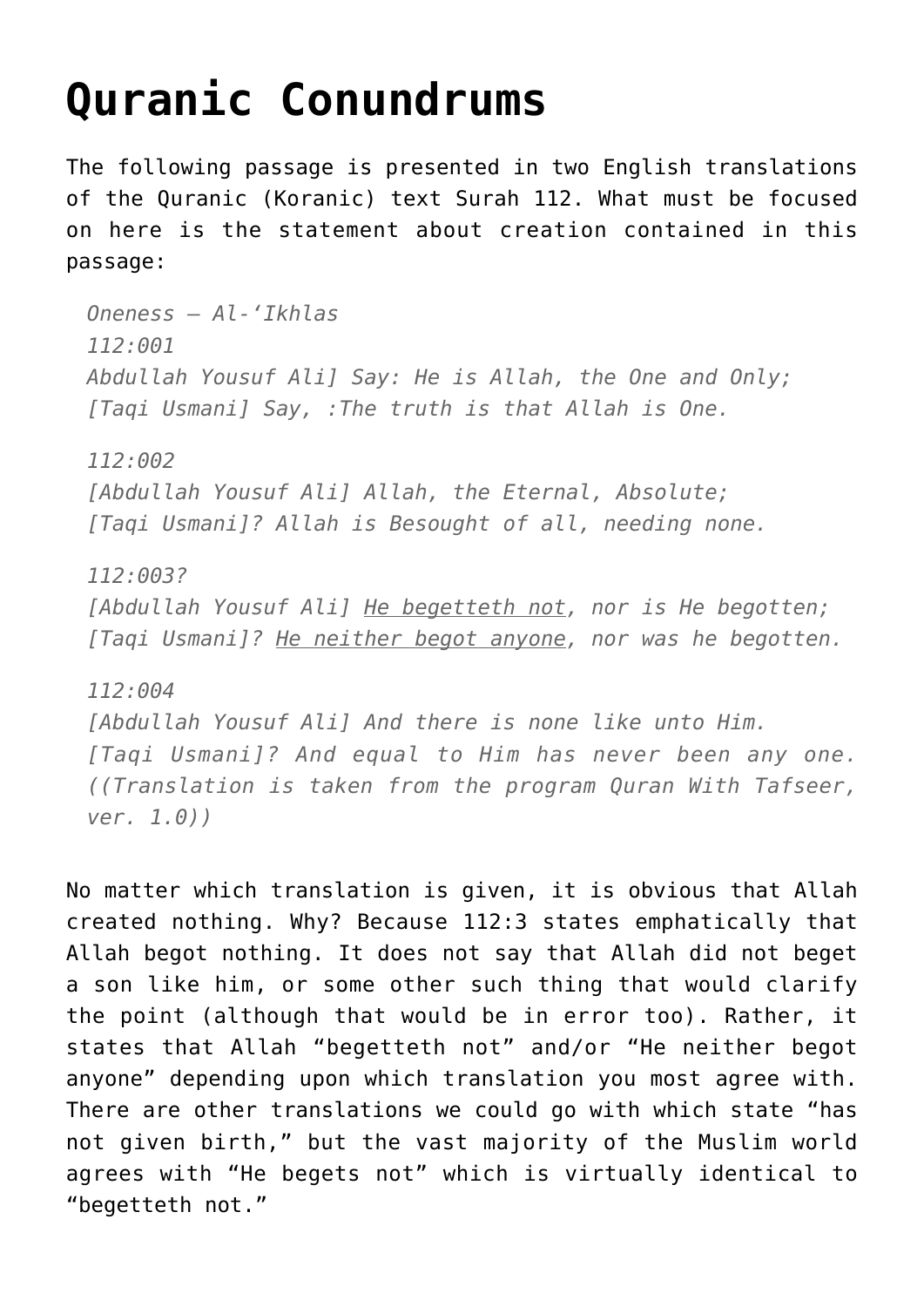The problem here is that to create, one must beget in some manner. After all, the definition for "beget" states:

```
be·get (b-gt)
tr.v. be·got (-gt), be·got·ten (-gtn) or be·got, be·get·ting,
be·gets
1. To father; sire.
2. To cause to exist or occur; produce: Violence begets more
violence.
[Middle English biyeten, bigeten, from Old English begetan;
see ghend- in Indo-European roots.]
be·getter n.
(The American Heritage® Dictionary of the English Language,
Fourth Edition copyright ©2000 by Houghton Mifflin Company.
Updated in 2009. Published by Houghton Mifflin Company. All
rights reserved.)
beget [bɪˈgɛt]
vb -gets, -getting, -got, -gat ; -gotten, -got (tr)
1. to father
2. to cause or create
[Old English begietan; related to Old Saxon bigetan, Old High
German pigezzan, Gothic bigitan to find; see be-, get]
begetter n
(Collins English Dictionary – Complete and Unabridged ©
HarperCollins Publishers 1991, 1994, 1998, 2000, 2003)
((Definitions are taken from Dictionary.com for ease of
use.))
```
## And yet, the Quran also states:

*at-Taghabun 64:3*

*[Abdullah Yousuf Ali] He has created the heavens and the earth in just proportions, and has given you shape, and made your shapes beautiful: and to Him is the final Goal.*

*[Taqi Usmani] He has created the heavens and the earth*